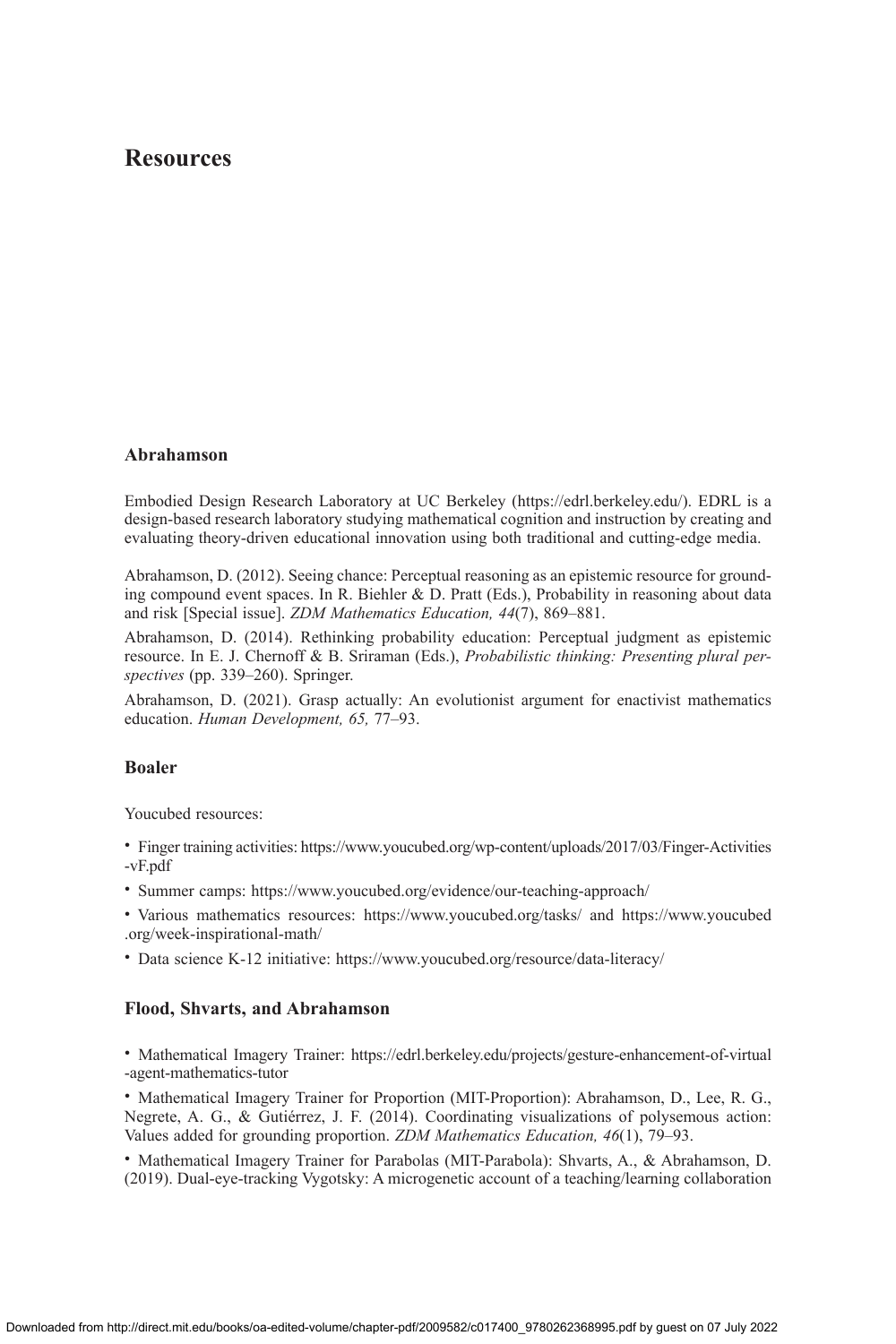in an embodied-interaction technological tutorial for mathematics. *Learning, Culture, and Social Interaction, 22,* Article 100316. <https://doi.org/10.1016/j.lcsi.2019.05.003>

• Embodied design implementations are available at <https://embodieddesign.sites.uu.nl/activity/> (see Functions, Activity 1 for MIT-Proportion and Activity 2 for MIT-Parabola).

### **Gómez and Glenberg**

Embodied reading resources:

• Video demonstration: Glenberg, A. M. (2021). Embodiment and learning of abstract concepts (such as algebraic topology and regression to the mean) [Manuscript submitted for publication]. *Psychological Research.*

• EMBRACE books: <https://www.movedbyreading.com/embrace-books/>

• Moved by Reading program (Glenberg, 2011; Glenberg, Goldberg, & Zhu, 2011). [https://www](https://www.movedbyreading.com/) [.movedbyreading.com/](https://www.movedbyreading.com/)

• Adams, A., Glenberg, A., & Restrepo, M. A. (2018). Moved by Reading in a Spanish-speaking, dual language learner population. *Language, Speech, and Hearing Services in Schools, 49*(3), 582–594. [https://doi.org/10.1044/2018\\_LSHSS-16-0032](https://doi.org/10.1044/2018_LSHSS-16-0032). Evaluates the effectiveness of an Englishonly version and a Spanish-support version of an embodied reading comprehension intervention (Moved by Reading) consisting of three stages (physical manipulation, imagined manipulation, and transfer) for Spanish-English dual-language learners.

# **Hutto and Abrahamson**

The Mathematics Imagery Trainer (MIT)is an interactive technological system designed to create opportunities for students to develop new sensorimotor schemes that emerge from mathematical concepts. In particular, MIT for Proportion is geared to support the construction of proportional equivalence. For more on the MIT and MIT for Proportion, visit [https://edrl.berkeley.edu/design](https://edrl.berkeley.edu/design/mathematics-imagery-trainer) [/mathematics-imagery-trainer.](https://edrl.berkeley.edu/design/mathematics-imagery-trainer) See the work of Anna Shvarts at [https://embodieddesign.sites.uu.nl](https://embodieddesign.sites.uu.nl/activity) [/activity](https://embodieddesign.sites.uu.nl/activity) and interact with several mathematics imagery trainers covering a variety of topics. See also the references to MIT and MIT-Proportion in Flood and Tancredi (chapter 12 in this volume).

#### **James**

The Cognition and Action Neuroimaging Laboratory at Indiana University-Bloomington, Karin James' Lab-Cognition and Action Neuroimaging Lab (CANLab) focuses on how actions affect cognition. Visit the laboratory online at [https://canlab.sitehost.iu.edu/people.html.](https://canlab.sitehost.iu.edu/people.html)

# **Johnson-Glenberg**

### AR-VR-XR

• For more on SMALLab Learning, go to [https://www.smallablearning.com/videos.](https://www.smallablearning.com/videos)

• *Catch a Mimic* and *Mimic Go*, the new WebXR version, can be found at [www.embodied-games](http://www.embodied-games.com) [.com.](http://www.embodied-games.com)

• For more on *Titans of Space-Mobil* version in the Go headset, v. 2.5.5, go to [http://www.drashvr](http://www.drashvr.com/titansofspace.html) [.com/titansofspace.html](http://www.drashvr.com/titansofspace.html).

• For more on *Virtual Be Einstein* to improve self-esteem, see Banakou, D., Kishore, S., & Slater, M. (2018.). Virtually being Einstein results in an improvement in cognitive task performance and a decrease in age bias. *Frontiers in Psychology 9,* Article 917. [https://doi.org/10.3389/fpsyg](https://doi.org/10.3389/fpsyg.2018.00917) [.2018.00917](https://doi.org/10.3389/fpsyg.2018.00917). The video for the report is at <https://www.youtube.com/watch?v=TAEM5OlFbnw>.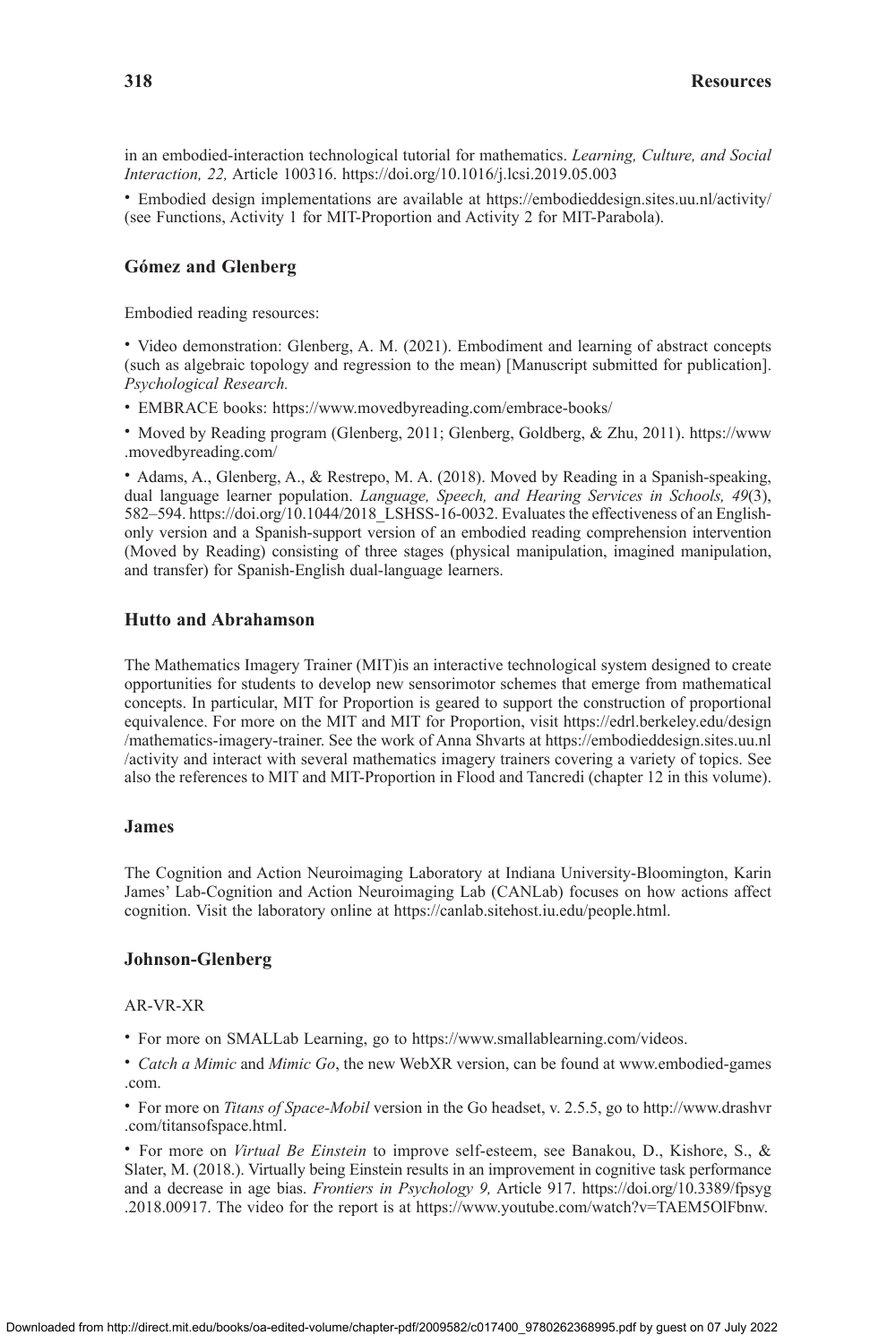• Also see Lindgren, R., Tscholl, M., & Moshell, J. M. (2014). *MEteor: Developing Physics Concepts through Body-based Interaction with a Mixed Reality Simulation*. 217–220. Paper presented at 2013 Physics Education Research Conference.<https://doi.org/10.1119/perc.2013.pr.042>

# **Kaschak and McGraw**

• Enacted Reading Comprehension (ERC): Kaschak, M. P., Connor, C. M., & Dombek, J. L. (2017). Enacted reading comprehension: Using bodily movement to aid the comprehension of abstract text content. *PLoS One, 12,* Article e0169711. [https://doi.org/10.1371/journal.pone](https://doi.org/10.1371/journal.pone.0169711) [.0169711](https://doi.org/10.1371/journal.pone.0169711)

• Language in Motion (LIM): Connor, C. M., Phillips, B. M., Kaschak, M., Apel, K., Kim, Y., Al Otaiba, S., Crowe, E. C., Thomas-Tate, S., Johnson, L. C., & Lonigan, C. J. (2014). Comprehension tools for teachers: Reading for understanding from kindergarten through fourth grade. *Educational Psychology Review, 26,* 379–401.<https://dx.doi.org/10.1007/s10648-014-9267-1>

# **Megowan-Romanowicz**

For magnetic fields, see *Visualize the Invisible* is a tool for teaching and learning about magnetic fields with augmented reality:

- <https://www.magna-ar.net/>
- <https://www.modelinginstruction.org/?s=embodied>
- \*Free on Google Play

See also the American Modeling Teachers Association (AMTA), a professional organization of teachers, by teachers, for teachers, who use Modeling Instruction in their STEM teaching: [https://](https://www.modelinginstruction.org) [www.modelinginstruction.org.](https://www.modelinginstruction.org)

# **Schenck, Walkington, and Nathan**

- uwmagiclab.org—website for the MAGIC Lab at University of Wisconsin–Madison
- Embodied Mathematical Imagination & Cognition: <https://www.embodiedmathematics.com>

• The Hidden Village: Mathematical Reasoning through Movement—The Hidden Village on Kinect: <https://multiplex.videohall.com/presentations/1662>

\*And you can join in with Embodied Math on Twitter @embodiedmath.

# **Tancredi, Chen, Krause, and Siu**

Special Education Embodied Design at the Embodied Design Research Laboratory: [https://edrl](https://edrl.berkeley.edu/projects/special-education-embodied-design-speed/) [.berkeley.edu/projects/special-education-embodied-design-speed/](https://edrl.berkeley.edu/projects/special-education-embodied-design-speed/)

- Balance Board Math (Tancredi): <https://edrl.berkeley.edu/projects/balance-board-math/>
- Magical Musical Mat (Chen):<https://edrl.berkeley.edu/projects/magical-musical-mat/>
- SignEd|Math (Krause): <https://edrl.berkeley.edu/projects/signedmath/>

• Tancredi, S., Chen, R. S. Y., Krause, C., Abrahamson, D., & Gomez Paloma, F. (2021). Getting up to SpEED: Special education embodied design for sensorially equitable inclusion. *Education Sciences & Society – Open Access*, *12*(1). <https://doi.org/10.3280/ess1-2021oa11818>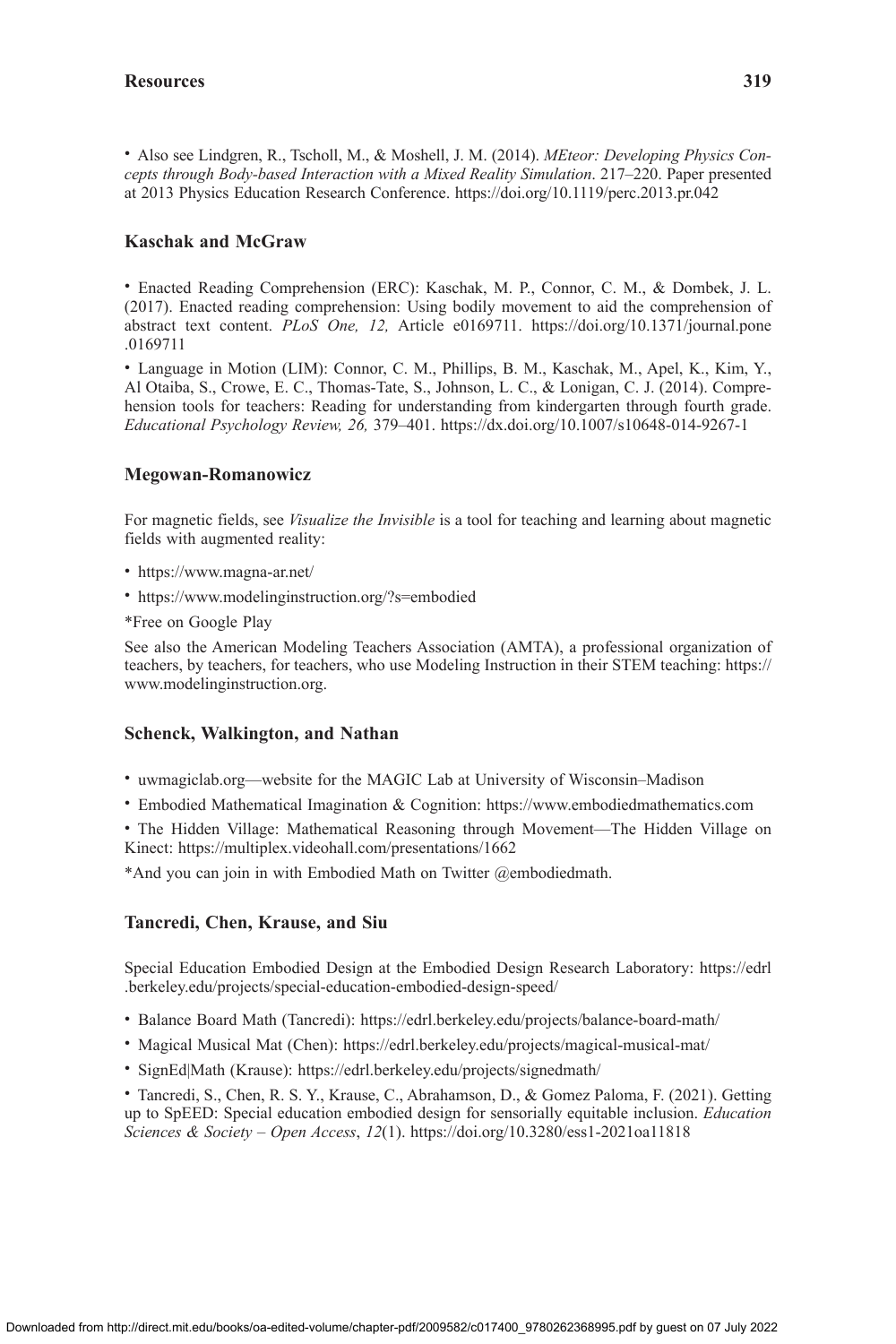### **Vieyra and Vieyra**

- 1. Vieyra Software: <https://www.vieyrasoftware.net/>
- 2. Magna-AR: <https://www.vieyrasoftware.net/physics-toolbox-ar>

3. Physics Toolbox: [https://play.google.com/store/apps/details?id=com.chrystianvieyra.physicstool](https://play.google.com/store/apps/details?id=com.chrystianvieyra.physicstoolboxsuite&hl=en_US) [boxsuite&hl=en\\_US](https://play.google.com/store/apps/details?id=com.chrystianvieyra.physicstoolboxsuite&hl=en_US)

\*Free on Google Play

\*\*This work is funded by NSF Grant

4. Explorations of Static Magnetic Fields: <https://www.magna-ar.net/lesson-ideas>

### **More Embodied Design Apps**

• 3D Multiplication Table: <https://edrl.berkeley.edu/design/3d-multiplication-table/>

The 3D multiplication table is a three-dimensional embodiment of the 100 products in the familiar 10-by-10 multiplication chart. The result is an intriguing object-to-think-with that supports mathematical inquiry by making salient logical and quantitative properties that are embedded in the regular multiplication table yet are difficult to see therein.

• 4-Block Stalagmite: <https://edrl.berkeley.edu/design/4-block-stalagmite/>

Sample Stalagmite is an interactive computer-based model. The model is a part of the ProLab curriculum designed by Dor Abrahamson initially at Uri Wilensky's Center for Connected Learning and Computer-Based Modeling (CCL) at Northwestern University and later at UC Berkeley.

• 4-Blocks NetLogo model: <http://ccl.northwestern.edu/netlogo/docs/>

The 4-Blocks NetLogo model is an interactive computer-based embodiment of the 4-Block mathematical object, simulating an empirical probability experiment in which the randomness generator is a compound of four squares that each can independently be either green or blue. The model helps conceptualize relations among theoretical and empirical aspects of the binomial functions.

• Combinations Tower: <https://edrl.berkeley.edu/design/combinations-tower/>

The 16 unique configurations of the 4-Block are arranged in the tower according to the number of white (green) cells in them, resulting in a 1-4-6-4-1 formation (the corresponding binomial coefficients). This is the anticipated shape of the outcome distribution from experiments with the marble box containing equal numbers of marbles of each color.

• Dice Stalagmite: <https://ccl.northwestern.edu/netlogo/models/DiceStalagmite>

Dice Stalagmite is an interactive computer-based model. The model is part of the ProLab curriculum designed by Dor Abrahamson initially at Uri Wilensky's Center for Connected Learning and Computer-Based Modeling (CCL) at Northwestern University and later at UC Berkeley.

• The Eye Trick: <https://edrl.berkeley.edu/design/the-eye-trick/>

The Eye Trick is an activity for grounding the concept of proportion in perceptual judgments of geometrical similitude. The "trick" is that students judge similarity by creating an optical illusion of identity. Later, they use a stretchy ruler to determine measures, and they tabulate these measures in what becomes a ratio table.

• Histo Blocks: <https://ccl.northwestern.edu/netlogo/models/HistoBlocks>

Histo Blocks is an interactive computer-based model. The model is a part of the ProLab curriculum designed by Dor Abrahamson initially at Uri Wilensky's Center for Connected Learning and Computer-Based Modeling (CCL) at Northwestern University and later at UC Berkeley. The EDRL website features some of these latter models as relevant to our publications.

• Magical Musical Mat: <https://edrl.berkeley.edu/projects/magical-musical-mat/>

A domain-general communicative platform that surfaces the embodied interactions of students in special education. Also see Chen, R.S.Y., Ninh, A., Yu, B., & Abrahamson, D. (2020, June 19-23). *Being in touch with the core of social interaction: Embodied design for the nonverbal* [Paper presentation]. In Proceedings of the International Conference of the Learning Sciences (pp. 1681–1684). International Society of the Learning Sciences, Nashville, TN, United States.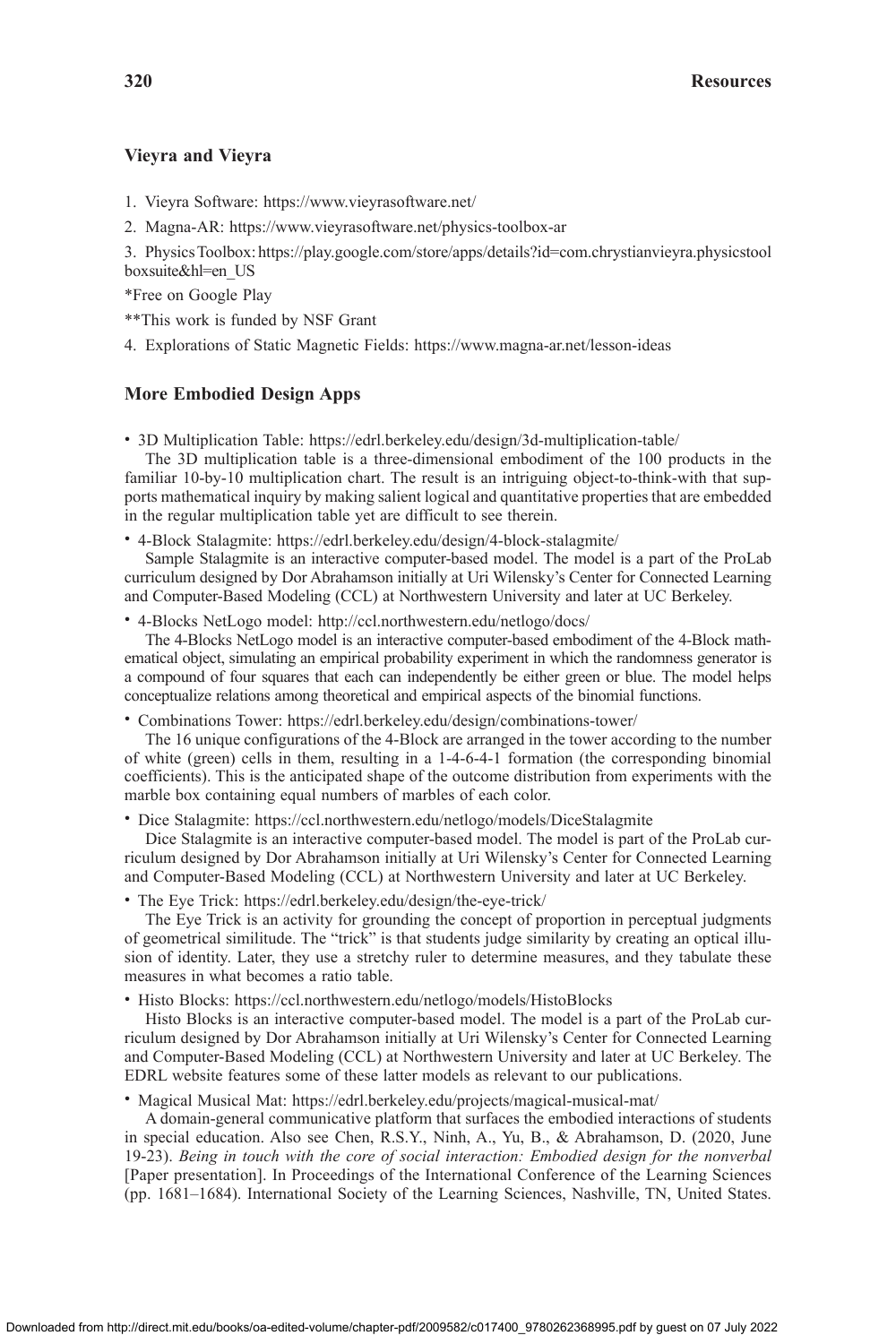# Resources 321

[https://edrl.berkeley.edu/wp-content/uploads/2020/07/Chen.Ninh\\_.Yu\\_.Abrahamson.ICLS2020](https://edrl.berkeley.edu/wp-content/uploads/2020/07/Chen.Ninh_.Yu_.Abrahamson.ICLS2020.MMM-1.pdf) [.MMM-1.pdf](https://edrl.berkeley.edu/wp-content/uploads/2020/07/Chen.Ninh_.Yu_.Abrahamson.ICLS2020.MMM-1.pdf)

• The Marbles Scooper: <https://edrl.berkeley.edu/design/the-marbles-scooper/>

The Marbles Scooper is a random generator for probability experiments, a device for sampling a fixed number of marbles out of a vessel containing many marbles, such as a box with equal numbers of green and blue marbles. We have built scoopers that sample exact numbers of marbles—a 4-Block marble scooper and a 9-Block marble scooper. [https://www.youtube.com](https://www.youtube.com/watch?v=SkUJxXd4qAA) [/watch?v=SkUJxXd4qAA](https://www.youtube.com/watch?v=SkUJxXd4qAA)

• Mathematics Imagery Trainer: <https://edrl.berkeley.edu/design/mathematics-imagery-trainer/>

The Mathematics Imagery Trainer (MIT) is an interactive technological system designed to create opportunities for students to develop new sensorimotor schemes from which emerge mathematical concepts. In particular, the MIT for Proportion (MIT-P) is geared to support the construction of proportional equivalence. We have done extensive research on this design and using variety of media.

# **Related Articles**

Blaskeslee, S. (2012, April 2). Mind games: Sometimes a white coat isn't just a white coat. *New York Times.* <https://www.nytimes.com/2012/04/03/science/clothes-and-self-perception.html>. Article reports on an emerging field in psychology known as embodied cognition and describes a roleplaying experiment on being a doctor—the effect of clothing on cognitive processes.

Boaler, J., & Chen, L. (2016, April 13). Why kids should use their fingers in math class. *The Atlantic.* [https://www.theatlantic.com/education/archive/2016/04/why-kids-should-use-their-fingers-in-math](https://www.theatlantic.com/education/archive/2016/04/why-kids-should-use-their-fingers-in-math-class/478053/) [-class/478053/.](https://www.theatlantic.com/education/archive/2016/04/why-kids-should-use-their-fingers-in-math-class/478053/) Evidence from brain science suggests that far from being "babyish," the technique is essential for mathematical achievement.

Cutraro, J., & Epstein Ojalvo, H. (2012, April 4). It's not all in your head: Designing embodied cognition experiments. *New York Times.* [https://learning.blogs.nytimes.com/2012/04/04/its-not-all](https://learning.blogs.nytimes.com/2012/04/04/its-not-all-in-your-head-designing-embodiedcognition-experiments/) [-in-your-head-designing-embodiedcognition-experiments/](https://learning.blogs.nytimes.com/2012/04/04/its-not-all-in-your-head-designing-embodiedcognition-experiments/)

McGinty, J. C., (2016, October 23). Turns out, counting on your fingers makes you smarter. *The Wall Street Journal.* [https://www.wsj.com/articles/turns-out-counting-on-your-fingers-makes-you](https://www.wsj.com/articles/turns-out-counting-on-your-fingers-makes-you-smarter-1477065563) [-smarter-1477065563](https://www.wsj.com/articles/turns-out-counting-on-your-fingers-makes-you-smarter-1477065563). Research shows that children who have better perception of their hands tend to be more skilled at math.

McNerney, S. (2011, November 4). A brief guide to embodied cognition: Why you are not your brain. *Scientific American Guest Blog.* [https://blogs.scientificamerican.com/guest-blog/a-brief](https://blogs.scientificamerican.com/guest-blog/a-brief-guide-to-embodied-cognition-why-you-are-not-your-brain/) [-guide-to-embodied-cognition-why-you-are-not-your-brain/](https://blogs.scientificamerican.com/guest-blog/a-brief-guide-to-embodied-cognition-why-you-are-not-your-brain/). "Cognitive science calls this entire [Western] philosophical worldview into serious question on empirical grounds . . . [the mind] arises from the nature of our brains, bodies, and bodily experiences."

Smith, C., & Walkington, C. (2019). Four Principles for designing embodied mathematics activities. *Australian Mathematics Education Journal, 1*(4), 16–20. Current research shows these types of activities have great potential to help students develop conceptual understanding. The authors present four principles for designing embodied mathematics activities and give examples of classroom activities illustrating each idea.